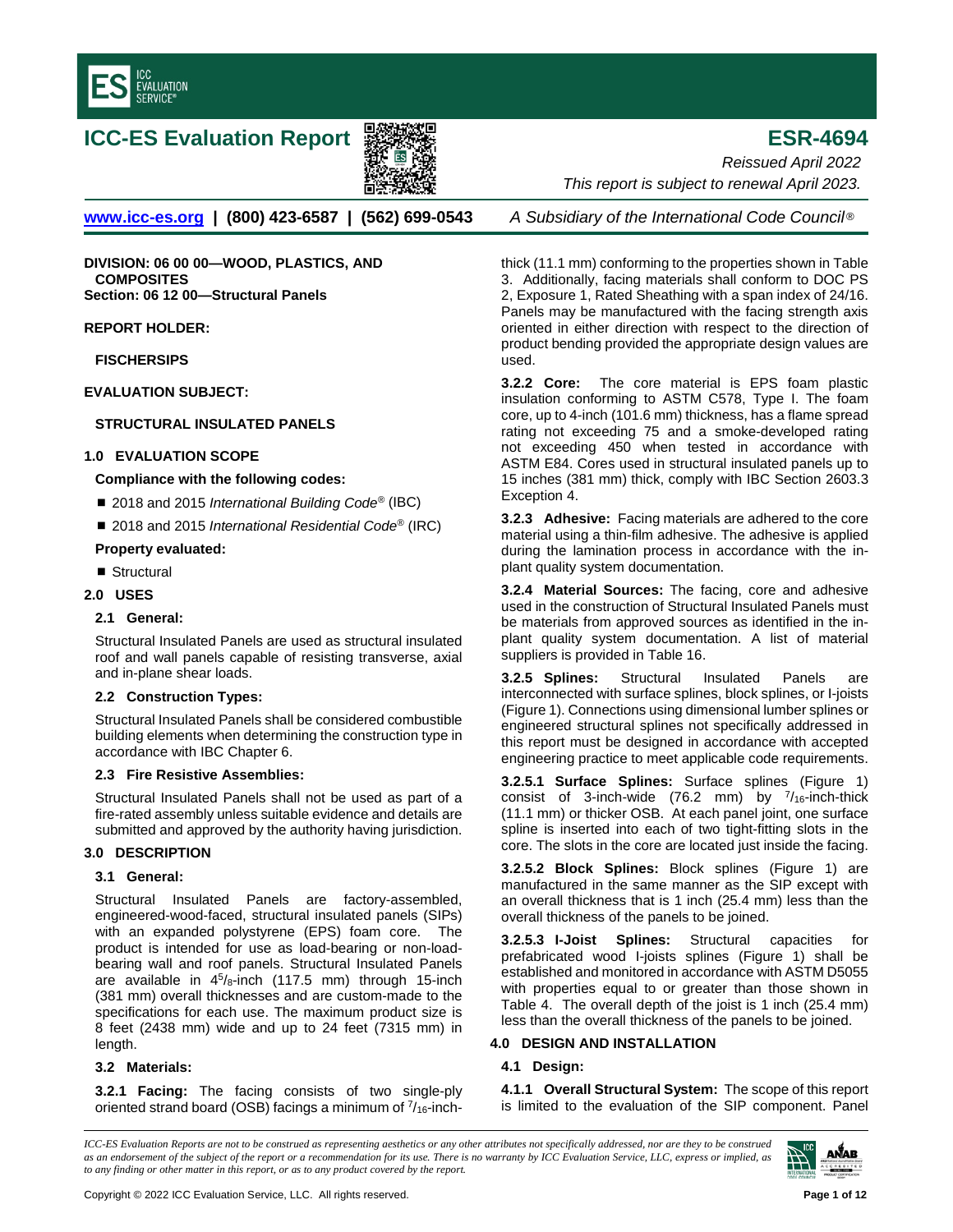connections and other details related to incorporation of the product into the overall structural system of a building are beyond the scope of this report.

**4.1.2 Design Approval:** Where required by the authority having jurisdiction, structures using Structural Insulated Panels shall be designed by a registered design professional. Construction documents, including engineering calculations and drawings providing floor plans, window details, door details and connector details, shall be submitted to the code official when application is made for a permit. The individual preparing such documents shall possess the necessary qualifications as required by the applicable code and the professional registration laws of the state where the construction is undertaken. Approved construction documents shall be available at all times on the jobsite during installation.

**4.1.3 Design Loads:** Design loads to be resisted by the product shall be as required under the applicable code. Loads on the panels shall not exceed the loads noted in this report. Where loading conditions result in superimposed stresses, the sum of the ratio of actual loads over allowable loads shall not exceed one. Calculations demonstrating that the loads applied are less than the allowable loads described in this report shall be submitted to the code official for approval.

**4.1.4 Allowable Loads:** Allowable axial, transverse and in-plane shear loads may be calculated using the panel properties provided in Tables 1, 2 and 4 or selected from Tables 5 through 15. For loading conditions not specifically addressed herein, structural members designed in accordance with accepted engineering practice shall be provided to meet applicable code requirements.

**4.1.5 Concentrated Loads:** Axial loads shall be applied to the product through continuous members such as structural insulated roof or floor panels or repetitive members such as joists, trusses or rafters spaced at regular intervals of 24 inches (610 mm) on center or less. Such members shall be fastened to a rim board or similar member to distribute the load to the product. For other loading conditions, reinforcement shall be provided. This reinforcement shall be designed in accordance with accepted engineering practice.

**4.1.6 Eccentric and Side Loads:** Axial loads shall be applied concentrically to the top of the product. Loads shall not be applied eccentrically or through framing attached to one side of the panel (such as balloon framing) except where additional engineering documentation is provided.

**4.1.7 Openings:** Openings in panels are permitted when the header depth is at least 12 inches (305 mm), and the interior of the opening is reinforced with minimum 0.42 SG lumber graded #2 around the perimeter, secured in place with not less than 0.131-inch x  $2^{1}/2$ -inch (2.9 mm x 63.5 mm) nails, spaced 6 inches (152 mm) on center. The panels are not used to resist in-plane shear loads. SIP splines are not permitted within 6 inches of the end of the header and are not permitted within the header. Allowable loads for maximum header spans of 36 inches may be selected from Tables 10 and 12. Allowable loads for maximum header spans of 72 inches (1829 mm) may be selected from Tables 11 and 13. Openings in panels beyond the scope of this report shall be reinforced with wood or steel designed in accordance with accepted engineering practice to resist all loads applied to the opening as required by the adopted code. Details for door and window openings shall be provided to clarify the manner of supporting axial, transverse and/or in-plane shear loads at openings. Such

**4.1.8 In-Plane Shear Design:** Shear walls utilizing block or surface splines shall be sized to resist all code required wind and seismic loads without exceeding the allowable loads provided herein. Shear wall chords, hold-downs and connections to transfer shear forces between the wall and surrounding structure shall be designed in accordance with accepted engineering practice. Allowable strengths for SIP shear walls with structural splines along each panel edge shall be designed in accordance with accepted engineering practice and are subject to the limitations for wood sheathed shear walls.

**4.1.9 Seismic Design Categories A, B, and C:** Use of the shear wall configurations in Table 14 is limited to structures in Seismic Design Categories A, B and C. Where SIPs are used to resist seismic forces the following factors shall be used for design: Response Modification Coefficient, *R* = 2.0; System Overstrength Factor, *Ω<sup>0</sup>* = 2.5; Deflection Amplification Factor,  $C_d = 2.0$ . The maximum panel heightto-width ratio shall be 2:1.

**4.1.10 Horizontal Diaphragms:** Horizontal diaphragms shall be sized to resist all code required wind and seismic loads without exceeding the allowable loads provided herein. Diaphragm chords and connections to transfer shear forces between the diaphragm and surrounding structure shall be designed in accordance with accepted engineering practice. The maximum diaphragm length-to-width ratio shall not exceed 3:1.

**4.1.11 Combined Loads:** Panels subjected to any combination of transverse, axial or in-plane shear loads shall be analyzed utilizing a straight-line interaction.

**4.1.12 Panel Reinforcements:** Allowable transverse loads for panels reinforced with I-joists meeting the minimum properties shown in Table 4 are presented in Table 8. Panels reinforced with I-joists have not been evaluated for use in wall applications. Panels reinforced with I-joist splines may be designed in accordance with accepted engineering practice.

## **4.2 Installation:**

**4.2.1 General:** Structural Insulated Panels shall be fabricated, identified and erected in accordance with this report, the approved construction documents and the applicable codes. In the event of a conflict between the manufacturer's published installation instructions and this report, this report shall govern. Approved construction documents shall be available at all times on the jobsite during installation.

**4.2.2 Splines:** Structural Insulated Panels are interconnected at the panel edges through the use of a spline. The spline type may be of any configuration listed in Section 3.2.5 as required by the specific design. The spline shall be secured in place with not less than 0.131-inch x  $2^{1}/2$ -inch (2.9 mm x 63.5 mm) nails, spaced 6 inches on center on both sides of the panel, or an approved equivalent fastener. All joints shall be sealed in accordance with the SIP manufacturer's installation instructions. Alternate spline connections may be required for panels subjected to inplane shear forces. Such panels shall be interconnected exactly as required in Tables 14 and 15 or as directed by the designer.

**4.2.3 Plates:** The top and bottom plates of the panels shall be dimensional or engineered lumber sized to match the core thickness of the panel. The plates shall be secured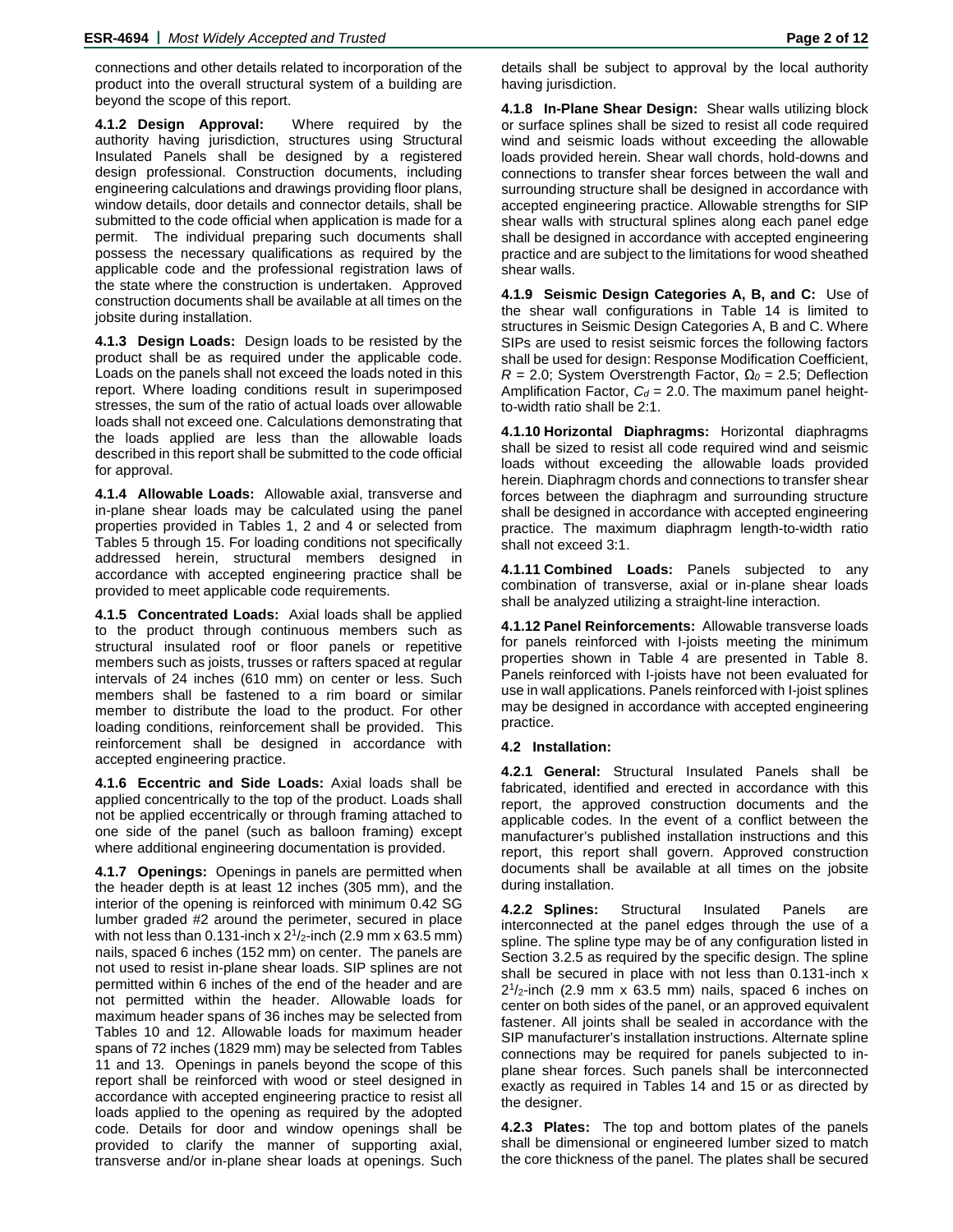using not less than 0.131-inch  $x$  2<sup>1</sup>/<sub>2</sub>-inch (2.9 mm  $x$ 63.5 mm) nails, spaced 6 inches on center on both sides of the panel, or an approved equivalent fastener. A second top plate of  $1\frac{1}{8}$ -inch (29 mm) minimum thickness dimensional or engineered lumber with a specific gravity of 0.42 that is cut to the full thickness of the panel shall be secured to the first top plate using  $0.131$ -inch x 3-inch  $(2.9 \text{ mm} \times 76 \text{ mm})$ nails or an approved equivalent fastener.

**4.2.4 Cutting and Notching:** No field cutting or routing of the panels shall be permitted except as shown on approved construction documents.

**4.2.5 Protection from Decay:** SIPs that rest on exterior foundation walls shall not be located within 8 inches of exposed earth. SIPs supported by concrete or masonry that is in direct contact with earth shall be protected from the concrete or masonry by a moisture barrier.

**4.2.6 Protection from Termites:** In areas subject to damage from termites, SIPs shall be protected from termites using an approved method. Panels shall not be installed below grade or in contact with earth.

**4.2.7 Heat-Producing Fixtures:** Heat-producing fixtures shall not be installed in the panels unless protected by a method approved by the code official or documented in test reports. This limitation shall not be interpreted to prohibit heat-producing elements with suitable protection.

**4.2.8 Plumbing Installation Restrictions:** Plumbing and waste lines may extend at right angles through the wall panels but are not permitted vertically within the core. Lines shall not interrupt splines or panel plates unless approved by a registered design professional.

#### **4.2.9 Voids and Holes:**

**4.2.9.1 Voids in Core:** In lieu of openings designed in accordance with Section 4.1.7, the following voids are permitted. Voids may be provided in the panel core during fabrication at predetermined locations only. Voids parallel to the panel span shall be limited to a single 1-inch-maximumdiameter (25.4 mm) hole. Such voids shall be spaced a minimum of 4 feet (1219 mm) on center measured perpendicular to the panel span. Two  $1/2$ -inch-diameter (12.7 mm) holes may be substituted for the single 1-inch hole provided they are maintained parallel and within 2 inches of each other. Voids perpendicular to the panel span shall be limited to a single 1-inch-maximum-diameter (25.4 mm) hole placed not closer than 16 inches (406 mm) from the support. Additional voids in the same direction shall be spaced not less than 28 inches (711 mm) on center.

**4.2.9.2 Holes in Panels:** Holes may be placed in panels during fabrication at predetermined locations only. Holes shall be limited to 4 inches by 4 inches (102 mm by 102 mm) square. The minimum distance between holes shall not be less than 4 feet (1219 mm) on center measured perpendicular to the panel span and 24 inches (610 mm) on center measured parallel to the panel span. Not more than three holes shall be permitted in a single line parallel to the panel span. The holes may intersect voids permitted elsewhere in this report.

#### **4.2.10 Panel Cladding:**

**4.2.10.1 Roof Covering:** The roof covering, underlayment and flashing shall comply with the applicable codes. All roofing materials must be installed in accordance with the

manufacturer's installation instructions. The use of roof coverings requiring the application of heat during installation shall be reviewed and approved by a registered design professional.

**4.2.10.2 Exterior Wall Covering:** Panels shall be covered on the exterior by a water-resistive barrier as required by the applicable code. The water-resistive barrier shall be attached with flashing in such a manner as to provide a continuous water-resistive barrier behind the exterior wall veneer. The exterior facing of the SIP wall shall be covered with weather protection as required by the adopted building code or other approved materials.

**4.2.11 Interior Finish:** The SIP foam plastic core shall be separated from the interior of the building by an approved thermal barrier of ½-inch (12.7 mm) gypsum wallboard or equivalent thermal barrier where required by IBC Section 2603.4.

#### **5.0 CONDITIONS OF USE**

The Structural Insulated Panels described in this report comply with, or are a suitable alternative to what is specified in, those codes listed in Section 1.0 of this report, subject to the following conditions:

- **5.1** Installation complies with this report and the approved construction documents.
- **5.2** This report applies only to the panel thicknesses specifically listed herein.
- **5.3** In-use panel heights/spans shall not exceed the values listed herein. Extrapolation beyond the values listed herein is not permitted.
- **5.4** The panels are manufactured at the production facility listed in Section 7.2 of this evaluation report.

## **6.0 EVIDENCE SUBMITTED**

- **6.1** Reports of axial load, transverse load, and in-plane racking shear tests of panels, conducted in accordance with the general guidelines of ASTM E72.
- **6.2** Reports of diaphragm tests of panels, conducted in accordance with ASTM E455.

## **7.0 IDENTIFICATION**

- **7.1** Structural Insulation Panels are identified with the following information:
- **7.1.1** The ICC-ES Evaluation Report number (ESR-4694).
- **7.1.2** Project or batch number
- **7.2** The report holder's contact information is the following:

**FISCHER SIPS 1844 NORTHWESTERN PARKWAY LOUISVILLE, KY 40203 (502) 778-5577**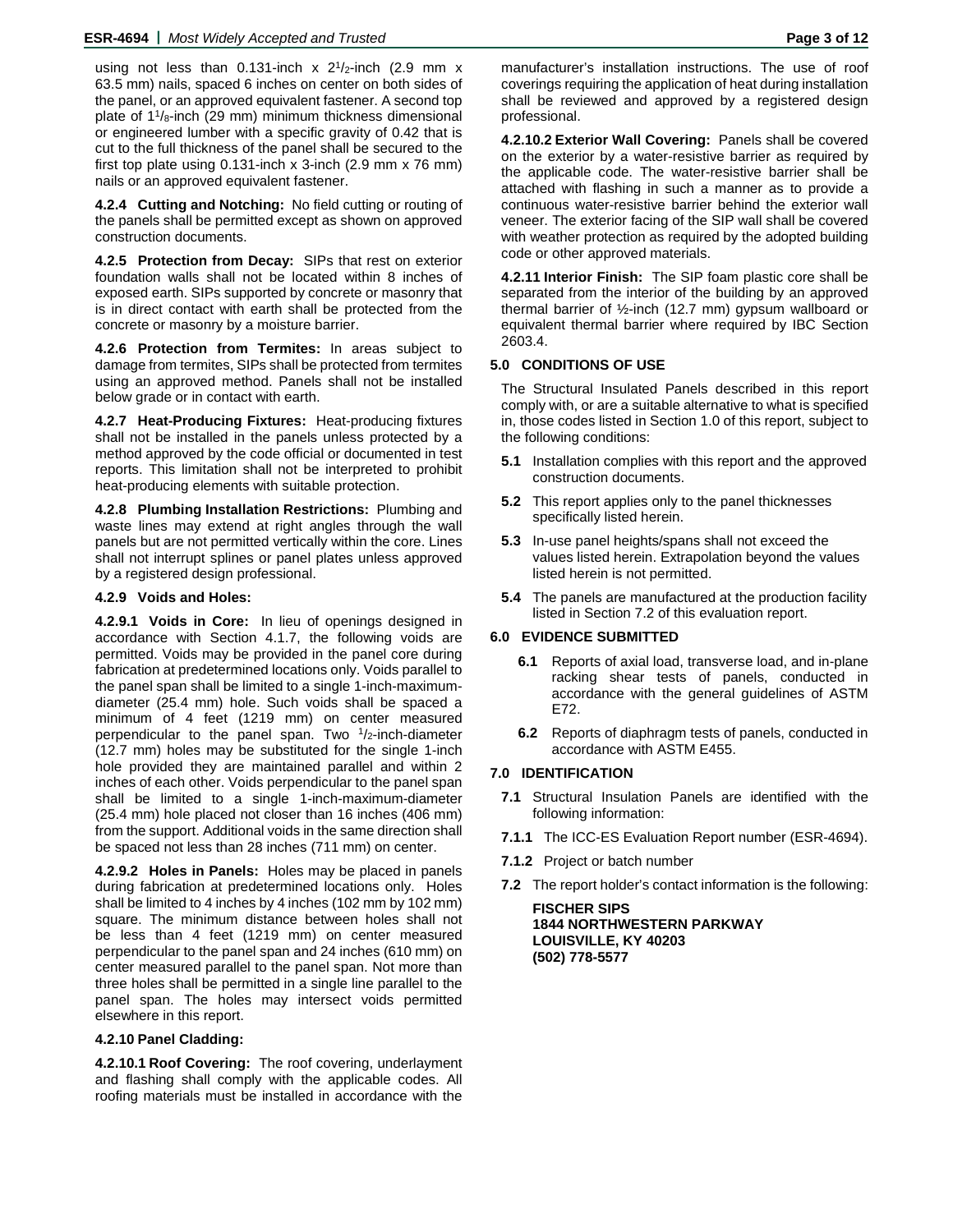| <b>Property</b>                           | <b>Weak-Axis Bending</b> | <b>Strong-Axis Bending</b> |  |
|-------------------------------------------|--------------------------|----------------------------|--|
| Allowable Tensile Stress, $F_t$ (psi)     | 245                      | 495                        |  |
| Allowable Compressive Stress, $F_c$ (psi) | 340                      | 580                        |  |
| Elastic Modulus (Bending), $E_b$ (psi)    | 738900                   | 658800                     |  |
| Shear Modulus, G (psi)                    | 270                      | 405                        |  |
| Allowable Core Shear Stress, $F_v$ (psi)  | 4.5                      | 5.0                        |  |
| Core Compressive Modulus, $E_c$ (psi)     | 360                      | 360                        |  |
| Reference Depth, h <sub>o</sub> (in.)     | 4.625                    | 4.625                      |  |
| Shear Depth Factor Exponent, m            | 0.84                     | 0.86                       |  |
| Face Peeling Factor, C <sub>p</sub>       | 0.4                      | 0.4                        |  |

#### **TABLE 1—BASIC PROPERTIES1**

For **SI:** 1 inch = 25.4 mm; 1 psi = 6894.8 Pa.<br><sup>1</sup> All properties are based on a minimum panel width of 24-in.

| Panel<br>Thickness, h<br>(in.) | Core<br>Thickness, c<br>(in.) | Dead<br>Weight, $w_d$<br>(psf) | Facing<br>Area, $A_f$<br>$(in.^2$ ft) | <b>Shear</b><br>Area, A <sub>v</sub><br>$(in.^2/ft)$ | <b>Moment of</b><br>Inertia, I<br>(in.4ft) | <b>Section</b><br>Modulus, S<br>(in.3ft) | <b>Radius of</b><br>Gyration, r<br>(in.) | Centroid-<br>to-Facing<br>Dist., $y_c$<br>(in.) |
|--------------------------------|-------------------------------|--------------------------------|---------------------------------------|------------------------------------------------------|--------------------------------------------|------------------------------------------|------------------------------------------|-------------------------------------------------|
| 4.625                          | 3.75                          | 3.2                            | 10.5                                  | 50.3                                                 | 46.0                                       | 19.9                                     | 2.09                                     | 2.31                                            |
| 6.50                           | 5.625                         | 3.3                            | 10.5                                  | 72.8                                                 | 96.5                                       | 29.7                                     | 3.03                                     | 3.25                                            |
| 8.25                           | 7.375                         | 3.5                            | 10.5                                  | 93.8                                                 | 160.2                                      | 38.8                                     | 3.91                                     | 4.13                                            |
| 10.25                          | 9.375                         | 3.6                            | 10.5                                  | 117.8                                                | 252.7                                      | 49.3                                     | $-$                                      | --                                              |
| 12.25                          | 11.375                        | 3.8                            | 10.5                                  | 141.8                                                | 366.3                                      | 59.8                                     | $\overline{\phantom{m}}$                 | --                                              |
| 15                             | 14.125                        | 4.0                            | 10.5                                  | 174.8                                                | 556.7                                      | 74.2                                     | $\overline{\phantom{a}}$                 | --                                              |

#### **TABLE 2—SECTION PROPERTIES**

For **SI:** 1 inch = 25.4 mm; 1 foot = 304.8 mm; 1 psf = 47.88 Pa.; 1 in.<sup>2</sup>/ft = 2116.66mm<sup>2</sup>/m 1 in.<sup>3</sup> = 16387.064 mm<sup>3</sup>; 1 in.<sup>4</sup>/ft = 1365588.67mm<sup>4</sup>/m

## **TABLE 3—OSB FACING MINIMUM PROPERTIES**

| <b>Thickness</b><br>(in.) |        | <b>Flatwise Stiffness</b><br>$(Ib-fin.^2$ ft) | <b>Flatwise Strength</b><br>$(Ib - in$ $Jft)$ |        | <b>Tension</b><br>(lb./ft) | Densitv<br>(pcf' |    |
|---------------------------|--------|-----------------------------------------------|-----------------------------------------------|--------|----------------------------|------------------|----|
|                           | Alona  | Across                                        | Alona                                         | Across | Alona                      | Across           |    |
| 7/16                      | 54.700 | 27.100                                        | 950                                           | 870    | 6.800                      | 6.500            | 35 |

For **SI:** 1 inch = 25.4 mm; 1 foot = 304.8 mm; 1 lbf = 4.448 N; 1 pcf = 0.006366 N/m<sup>3</sup>; 1 lbf-in/ft = 370.833 N-mm/m; 1 lbf/ft = 14.59 N/m; 1 lb<sub>f</sub>-in.<sup>2</sup>/ft = 9419.167 N-mm/m

## **TABLE 4—MINIMUM I-JOIST PROPERTIES FOR USE AS REINFORCEMENTS1**

| Depth | <b>Bending Stiffness</b>         | <b>Moment Capacity</b> | <b>Shear Capacity</b> | <b>Coefficient of Shear Deflection</b> |
|-------|----------------------------------|------------------------|-----------------------|----------------------------------------|
|       |                                  |                        |                       |                                        |
| (in.) | $(lb_f-in.^2)$ x 10 <sup>6</sup> | (lb <sub>f</sub> -ft)  | $(Ib_i)$              | $(lb) \times 10^6$                     |
| 9.25  | 185                              | 2715                   | 1155                  | 4.81                                   |
| 11.25 | 296                              | 3410                   | 1405                  | 5.85                                   |
| 14    | 482                              | 4270                   | 1710                  | 7.28                                   |

For **SI:** 1 inch = 25.4 mm; 1 foot = 304.8 mm; 1 lbf = 4.448 N; 1lbf-in.2 = 2870.962 N-mm

<sup>1</sup> Properties are based on certification in accordance with ASTM D5055 or equivalent.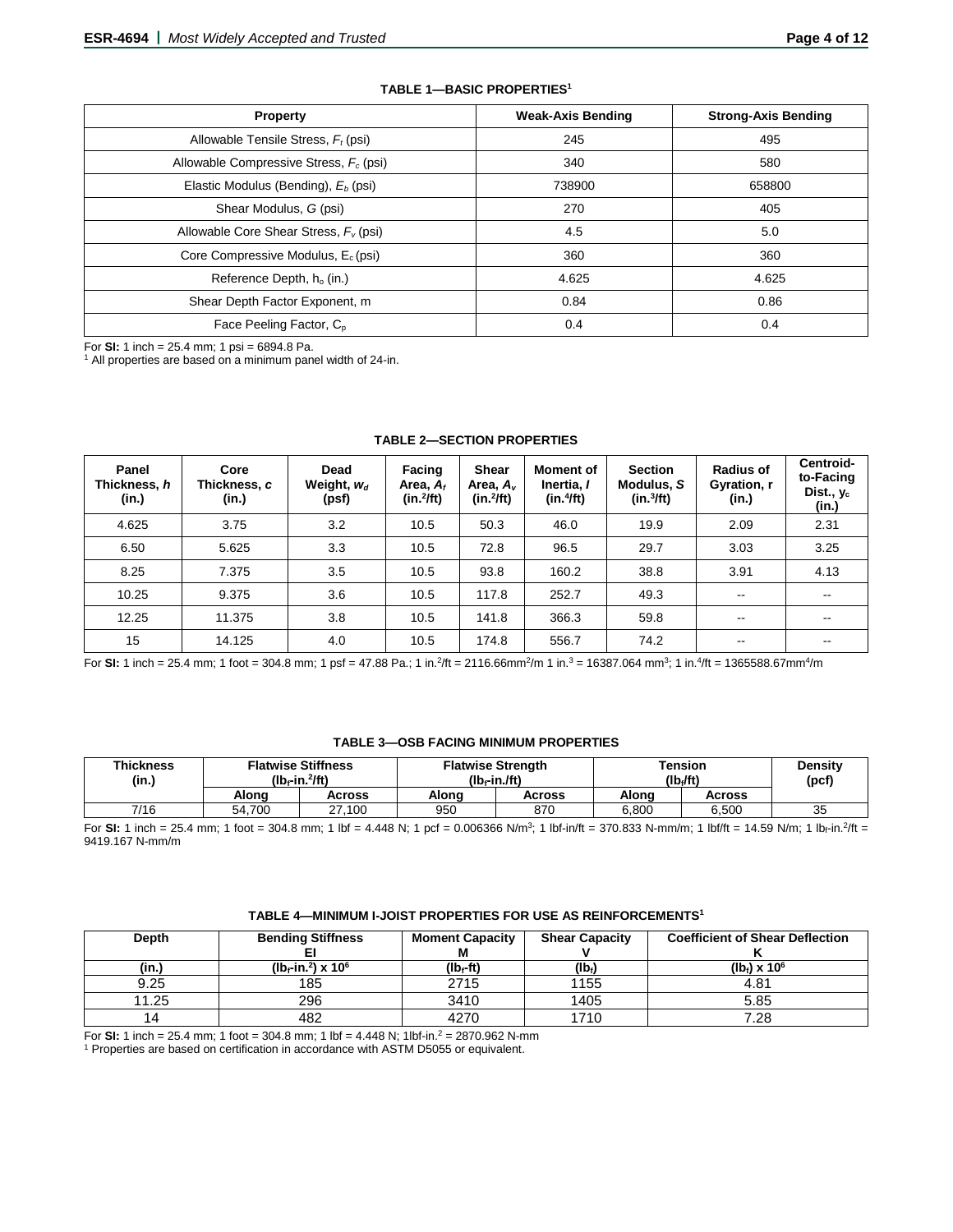|             |                          |                               |                          |                          | <b>PANEL THICKNESS</b><br>(inch) |                          |       |                               |       |
|-------------|--------------------------|-------------------------------|--------------------------|--------------------------|----------------------------------|--------------------------|-------|-------------------------------|-------|
| Panel       |                          | $4^{5}/_{8}$                  |                          |                          | $6^{1}/_{2}$                     |                          |       | $8^{1}/_{4}$                  |       |
| Length (ft) |                          | Deflection Limit <sup>2</sup> |                          |                          | Deflection Limit <sup>2</sup>    |                          |       | Deflection Limit <sup>2</sup> |       |
|             | L/180                    | L/240                         | L/360                    | L/180                    | L/240                            | L/360                    | L/180 | L/240                         | L/360 |
| $8$ WAB $3$ | 50                       | 40                            | 27                       | 73                       | 64                               | 43                       | 80    | 80                            | 58    |
| 8           | 68                       | 51                            | 34                       | 82                       | 82                               | 56                       | 90    | 90                            | 78    |
| 10          | 45                       | 33                            | 22                       | 63                       | 57                               | 38                       | 68    | 68                            | 54    |
| 12          | 30                       | 23                            | 15                       | 51                       | 40                               | 27                       | 55    | 55                            | 39    |
| 14          | 21                       | 16                            | $\sim$ $\sim$            | 39                       | 29                               | 19                       | 46    | 43                            | 29    |
| 16          | $\overline{\phantom{m}}$ | $\overline{\phantom{m}}$      | $\overline{\phantom{m}}$ | 29                       | 22                               | 14                       | 40    | 33                            | 22    |
| 18          | $\sim$ $\sim$            | $\hspace{0.05cm}$             | $\sim$ $\sim$            | 22                       | 16                               | $\sim$ $\sim$            | 34    | 25                            | 17    |
| 20          | $\sim$ $\sim$            | $\overline{\phantom{m}}$      | $\sim$ $\sim$            | $\overline{\phantom{a}}$ | $\overline{\phantom{a}}$         | $\sim$ $\sim$            | 26    | 20                            | 13    |
| 22          | $\sim$                   | $- -$                         | $\overline{\phantom{a}}$ | $\overline{\phantom{a}}$ | --                               | $\overline{\phantom{a}}$ | 21    | 15                            | --    |
| 24          | $\qquad \qquad -$        | --                            | --                       | $- -$                    | --                               | $\overline{\phantom{m}}$ | 17    | 12                            | $- -$ |

#### **TABLE 5—ALLOWABLE ROOF UNIFORM TRANSVERSE LOADS, BLOCKED BEARING, SHORT DURATION (PSF) 1, 4**

For **SI:** 1 inch = 25.4 mm; 1 foot = 304.8 mm; 1 psf = 47.88 Pa.

*See Table 6 for notes.*

|                   |       | <b>PANEL THICKNESS</b><br>(inch) |       |       |                               |       |       |                               |       |
|-------------------|-------|----------------------------------|-------|-------|-------------------------------|-------|-------|-------------------------------|-------|
| Panel Length      |       | $10^{1}/_{4}$                    |       |       | $12^{1}/_{4}$                 |       |       | 15                            |       |
| (f <sup>t</sup> ) |       | Deflection Limit <sup>2</sup>    |       |       | Deflection Limit <sup>2</sup> |       |       | Deflection Limit <sup>2</sup> |       |
|                   | L/180 | L/240                            | L/360 | L/180 | L/240                         | L/360 | L/180 | L/240                         | L/360 |
| $8$ WAB $3$       | 88    | 88                               | 75    | 93    | 96                            | 96    | 108   | 108                           | 108   |
| 8                 | 98    | 98                               | 98    | 107   | 107                           | 107   | 121   | 121                           | 121   |
| 10                | 73    | 73                               | 73    | 79    | 79                            | 79    | 87    | 87                            | 87    |
| 12                | 59    | 59                               | 54    | 63    | 63                            | 63    | 68    | 68                            | 68    |
| 14                | 49    | 49                               | 41    | 52    | 52                            | 52    | 56    | 56                            | 56    |
| 16                | 42    | 42                               | 31    | 44    | 44                            | 41    | 47    | 47                            | 47    |
| 18                | 37    | 36                               | 24    | 39    | 39                            | 32    | 41    | 41                            | 41    |
| 20                | 32    | 29                               | 19    | 34    | 34                            | 26    | 36    | 36                            | 36    |
| 22                | 29    | 23                               | 15    | 31    | 31                            | 21    | 33    | 33                            | 29    |
| 24                | 25    | 19                               | 12    | 28    | 26                            | 17    | 29    | 29                            | 24    |

#### **TABLE 6—ALLOWABLE ROOF UNIFORM TRANSVERSE LOADS, BLOCKED BEARING, SHORT DURATION (PSF) 1, 4**

For **SI:** 1 inch = 25.4 mm; 1 foot = 304.8 mm; 1 psf = 47.88 Pa.

<sup>1</sup> Table values assume a simply supported panel with  $1\frac{1}{2}$  in. of continuous bearing on facing at supports (C<sub>p</sub> = 1.0) with solid wood plates at bearing locations. Values do not include the dead weight of the panel.

<sup>2</sup> Deflection limit shall be selected by building designer based on the serviceability requirements of the structure and the requirements of adopted building code. Values are based on loads of short duration only and do not consider the effects of creep.

<sup>3</sup> Tabulated values are based on the strong-axis of the facing material oriented parallel to the direction of panel bending. WAB indicates weak-axis bending of the facing material; the strong-axis of the facing material is oriented perpendicular to the direction of panel bending.

<sup>4</sup> Permanent loads, such as dead load, shall not exceed 0.50 times the tabulated load.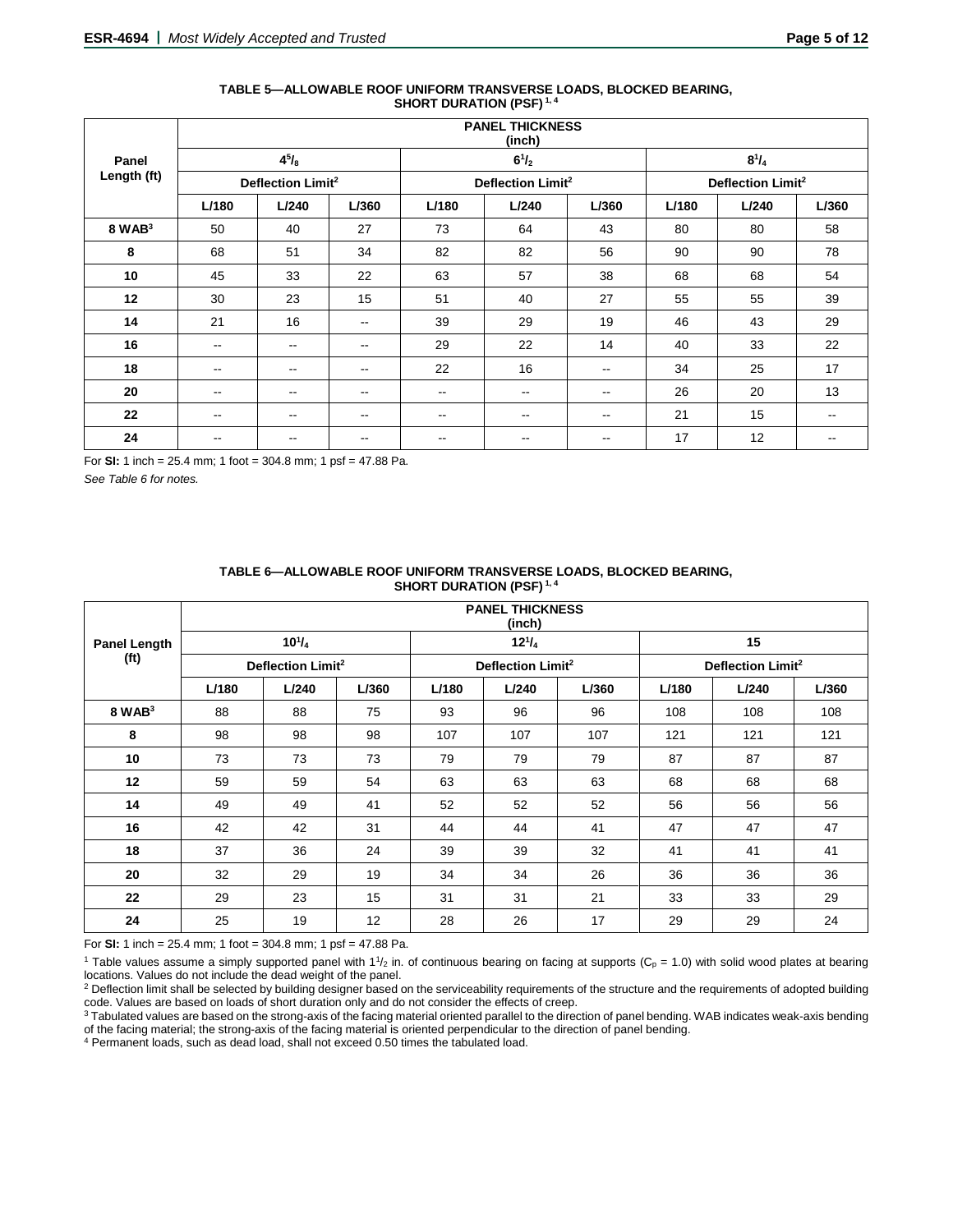|             |               |                               |               |       | <b>FANEL INIUNNESS</b><br>(inch) |               |       |                               |       |  |
|-------------|---------------|-------------------------------|---------------|-------|----------------------------------|---------------|-------|-------------------------------|-------|--|
| Panel       |               | $4^{5}/_{8}$                  |               |       | $6^{1}_{2}$                      |               |       | $8^{1}/_{4}$                  |       |  |
| Length (ft) |               | Deflection Limit <sup>2</sup> |               |       | Deflection Limit <sup>2</sup>    |               |       | Deflection Limit <sup>2</sup> |       |  |
|             | L/180         | L/240                         | L/360         | L/180 | L/240                            | L/360         | L/180 | L/240                         | L/360 |  |
| $8$ WAB $3$ | 22            | 22                            | 22            | 24    | 24                               | 24            | 25    | 25                            | 25    |  |
| 8           | 25            | 25                            | 25            | 27    | 27                               | 27            | 28    | 28                            | 28    |  |
| 10          | 20            | 20                            | 20            | 21    | 21                               | 21            | 23    | 23                            | 23    |  |
| 12          | 16            | 16                            | 15            | 18    | 18                               | 18            | 19    | 19                            | 19    |  |
| 14          | 14            | 14                            | $\sim$ $\sim$ | 15    | 15                               | 15            | 16    | 16                            | 16    |  |
| 16          | $\sim$ $\sim$ | $\overline{\phantom{a}}$      | $\sim$ $\sim$ | 13    | 13                               | 13            | 14    | 14                            | 14    |  |
| 18          | $\sim$ $\sim$ | $\sim$ $\sim$                 | $\sim$ $-$    | 12    | 12                               | 11            | 12    | 12                            | 12    |  |
| 20          | $\sim$ $\sim$ | $\overline{\phantom{m}}$      | $\sim$ $\sim$ | --    | --                               | $\sim$ $\sim$ | 11    | 11                            | 11    |  |

## **TABLE 7—ALLOWABLE WALL UNIFORM TRANSVERSE LOADS (PSF) 1, 4**

**PANEL THICKNESS**

For **SI:** 1 inch = 25.4 mm; 1 foot = 304.8 mm; 1 psf = 47.88 Pa.

<sup>1</sup> Table values represent wall panel capacities (4<sup>5</sup>/8-in., 6<sup>1</sup>/2-in. and 8<sup>1</sup>/4-in. thickness panels only) utilizing a zero bearing configuration (Figure 2). Allowable

loads are determined based on C<sub>p</sub> reported in Table 1.<br><sup>2</sup> Deflection limit shall be selected by building designer based on the serviceability requirements of the structure and the requirements of adopted building code. Values are based on loads of short duration only and do not consider the effects of creep.

3 Tabulated values are based on the strong-axis of the facing material oriented parallel to the direction of panel bending. WAB indicates weak-axis bending of the facing material; the strong-axis of the facing material is oriented perpendicular to the direction of panel bending.

<sup>4</sup> Permanent loads, such as dead load, shall not exceed 0.50 times the tabulated load.

|             |       |                                  |       |       | <b>PANEL THICKNESS</b>           |       |       |                               |       |
|-------------|-------|----------------------------------|-------|-------|----------------------------------|-------|-------|-------------------------------|-------|
|             |       |                                  |       |       | (inch)                           |       |       |                               |       |
| Panel       |       | $10^{1}/_{4}$ -in. SIP thickness |       |       | $12^{1}/_{4}$ -in. SIP thickness |       |       | 15-in. SIP thickness          |       |
| Length (ft) |       | Deflection Limit <sup>2</sup>    |       |       | Deflection Limit <sup>2</sup>    |       |       | Deflection Limit <sup>2</sup> |       |
|             | L/180 | L/240                            | L/360 | L/180 | L/240                            | L/360 | L/180 | L/240                         | L/360 |
| 8           | 115   | 115                              | 115   | 124   | 124                              | 124   | 123   | 123                           | 123   |
| 10          | 92    | 92                               | 92    | 99    | 99                               | 99    | 98    | 98                            | 98    |
| 12          | 76    | 76                               | 76    | 82    | 82                               | 82    | 82    | 82                            | 82    |
| 14          | 65    | 65                               | 65    | 71    | 71                               | 71    | 70    | 70                            | 70    |
| 16          | 57    | 57                               | 57    | 62    | 62                               | 62    | 61    | 61                            | 61    |
| 18          | 51    | 51                               | 44    | 55    | 55                               | 55    | 54    | 54                            | 54    |
| 20          | 46    | 46                               | 33    | 49    | 49                               | 48    | 48    | 48                            | 48    |
| 22          | 41    | 38                               | 25    | 45    | 45                               | 37    | 44    | 44                            | 44    |
| 24          | 36    | 30                               | 20    | 41    | 41                               | 29    | 41    | 41                            | 41    |

## **TABLE 8—ALLOWABLE UNIFORM TRANSVERSE LOADS WITH I-JOIST REINFORCEMENTS (PSF) 1, 3, 4**

For **SI:** 1 inch = 25.4 mm; 1 foot = 304.8 mm; 1 psf = 47.88 Pa.

 $1$  Values assume a simply supported panel with  $11/2$  in. of continuous bearing on facing at supports. Values do not include the dead weight of the panel. <sup>2</sup> Deflection limit shall be selected by building designer based on the serviceability requirements of the structure and the requirements of adopted building code. Values are based on loads of short duration only and do not consider the effects of creep.

<sup>3</sup> Tabulated values are based on the strong-axis of the facing material oriented parallel to the direction of panel bending.

<sup>4</sup> Permanent loads, such as dead load, shall not exceed 0.50 times the tabulated load.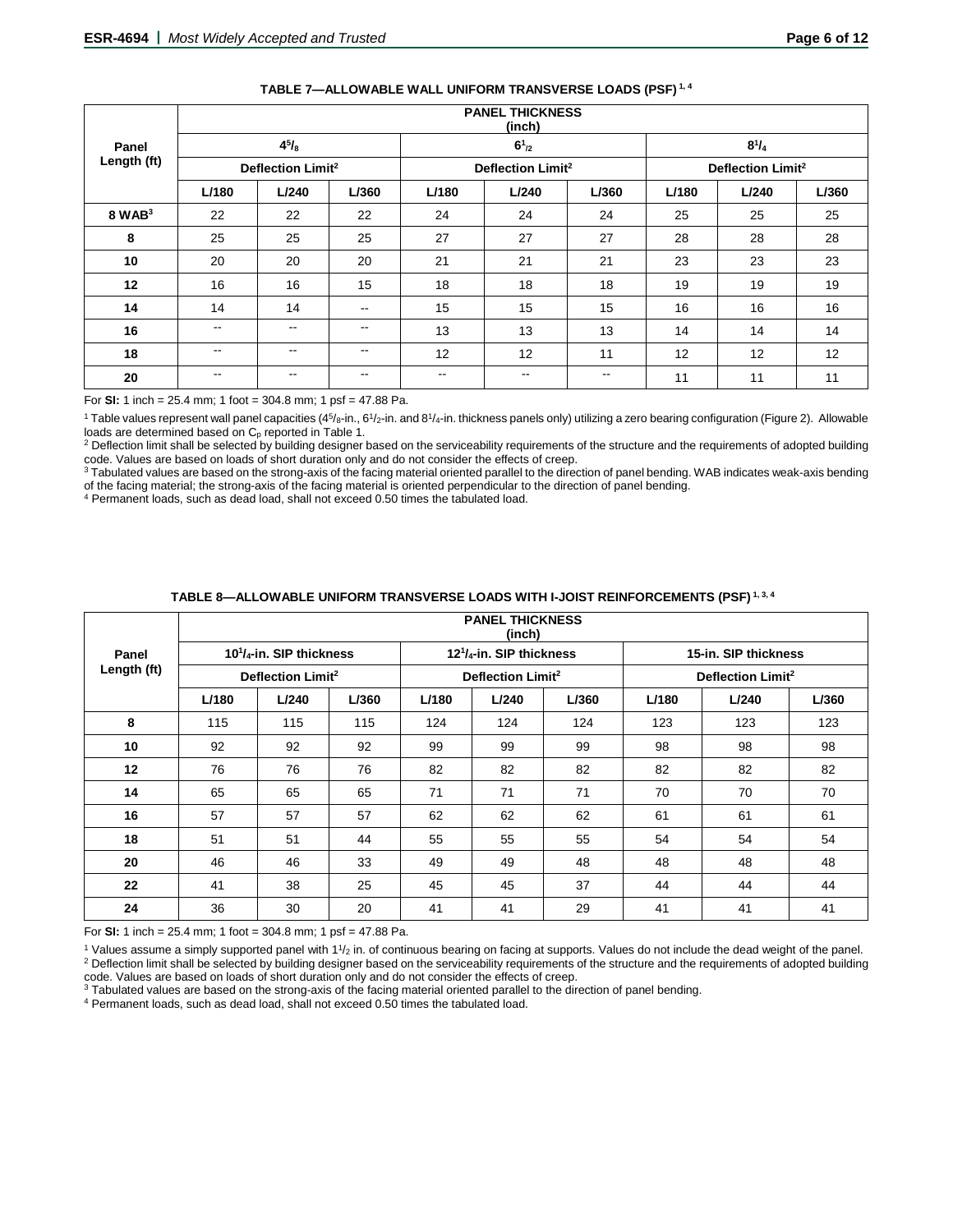| TABLE 9-ALLOWABLE AXIAL LOADS (PLF) 1,2,3,4 |  |  |
|---------------------------------------------|--|--|
|---------------------------------------------|--|--|

| <b>Lateral Brace Spacing</b> | <b>PANEL THICKNESS</b><br>(inch) |                          |              |  |  |  |
|------------------------------|----------------------------------|--------------------------|--------------|--|--|--|
| (f <sup>t</sup> )            | $4^{5}/_{8}$                     | $6^{1}/_{2}$             | $8^{1}/_{4}$ |  |  |  |
| 8 WAB <sup>5</sup>           | 2320                             | 2470                     | 2530         |  |  |  |
| 8                            | 3630                             | 4070                     | 4240         |  |  |  |
| 10                           | 3260                             | 3890                     | 4130         |  |  |  |
| 12                           | 2810                             | 3660                     | 4000         |  |  |  |
| 14                           | $-$                              | 3390                     | 3830         |  |  |  |
| 16                           | $\sim$ $\sim$                    | 3090                     | 3640         |  |  |  |
| 18                           | $\sim$                           | 2790                     | 3430         |  |  |  |
| 20                           | $\overline{\phantom{m}}$         | $\overline{\phantom{m}}$ | 3190         |  |  |  |

For **SI:** 1 inch = 25.4 mm; 1 foot = 304.8 mm; 1 PLF = 14.59 N/m.

1 Permanent loads, such as dead load, shall not exceed 0.50 times the tabulated load.

<sup>2</sup> All values are for normal duration and may not be increased for other durations.

<sup>3</sup> Axial loads shall be applied concentrically to the top of the panel through repetitive members spaced not more than 24-in. on center. Such members shall be fastened to a rim board or similar member to distribute along the top of the SIP.

<sup>4</sup> The ends of both facings must bear on the supporting foundation or structure to achieve the tabulated axial loads. 5 Tabulated values are based on the strong-axis of the facing material oriented parallel to the direction of panel bending. WAB indicates weak-axis bending

of the facing material; the strong-axis of the facing material is oriented perpendicular to the direction of panel bending.

#### **TABLE 10—ALLOWABLE UNIFORM TRANSVERSE LOADS FOR SIPS WITH OPENINGS, 36-IN. MAXIMUM SPAN (PSF) 1,4,5,6**

|                     |                          |                               |                          |                | <b>PANEL THICKNESS</b><br>(inch) |                |              |                               |       |
|---------------------|--------------------------|-------------------------------|--------------------------|----------------|----------------------------------|----------------|--------------|-------------------------------|-------|
| <b>Panel Length</b> |                          | $4^{5}/_{8}$                  |                          |                | $6^{1}/_{2}$                     |                | $8^{1}/_{4}$ |                               |       |
| (f <sup>t</sup> )   |                          | Deflection Limit <sup>2</sup> |                          |                | Deflection Limit <sup>2</sup>    |                |              | Deflection Limit <sup>2</sup> |       |
|                     | L/180                    | L/240                         | L/360                    | L/180          | L/240                            | L/360          | L/180        | L/240                         | L/360 |
| $8$ WAB $3$         | 23                       | 17                            | 11                       | 42             | 31                               | 21             | 62           | 47                            | 31    |
| 8                   | 31                       | 23                            | 15                       | 57             | 43                               | 28             | 75           | 65                            | 43    |
| 10                  | 17                       | 13                            | 8                        | 33             | 25                               | 16             | 48           | 39                            | 26    |
| 12                  | 10                       | 8                             | 5                        | 21             | 16                               | 10             | 33           | 25                            | 16    |
| 14                  | $\overline{7}$           | 5                             | $- -$                    | 14             | 10                               | $\overline{7}$ | 22           | 16                            | 11    |
| 16                  | $\overline{\phantom{a}}$ | $- -$                         | $\qquad \qquad -$        | 9              | $\overline{7}$                   | $\sim$ $\sim$  | 15           | 11                            | 7     |
| 18                  | $\overline{\phantom{a}}$ | $- -$                         | $\overline{\phantom{m}}$ | $\overline{7}$ | 5                                | $- -$          | 11           | 8                             | 5     |
| 20                  |                          |                               |                          |                |                                  |                | 8            | 6                             |       |

For **SI:** 1 inch = 25.4 mm; 1 foot = 304.8 mm; 1 psf = 47.88 Pa.

*See Table 11 for notes.*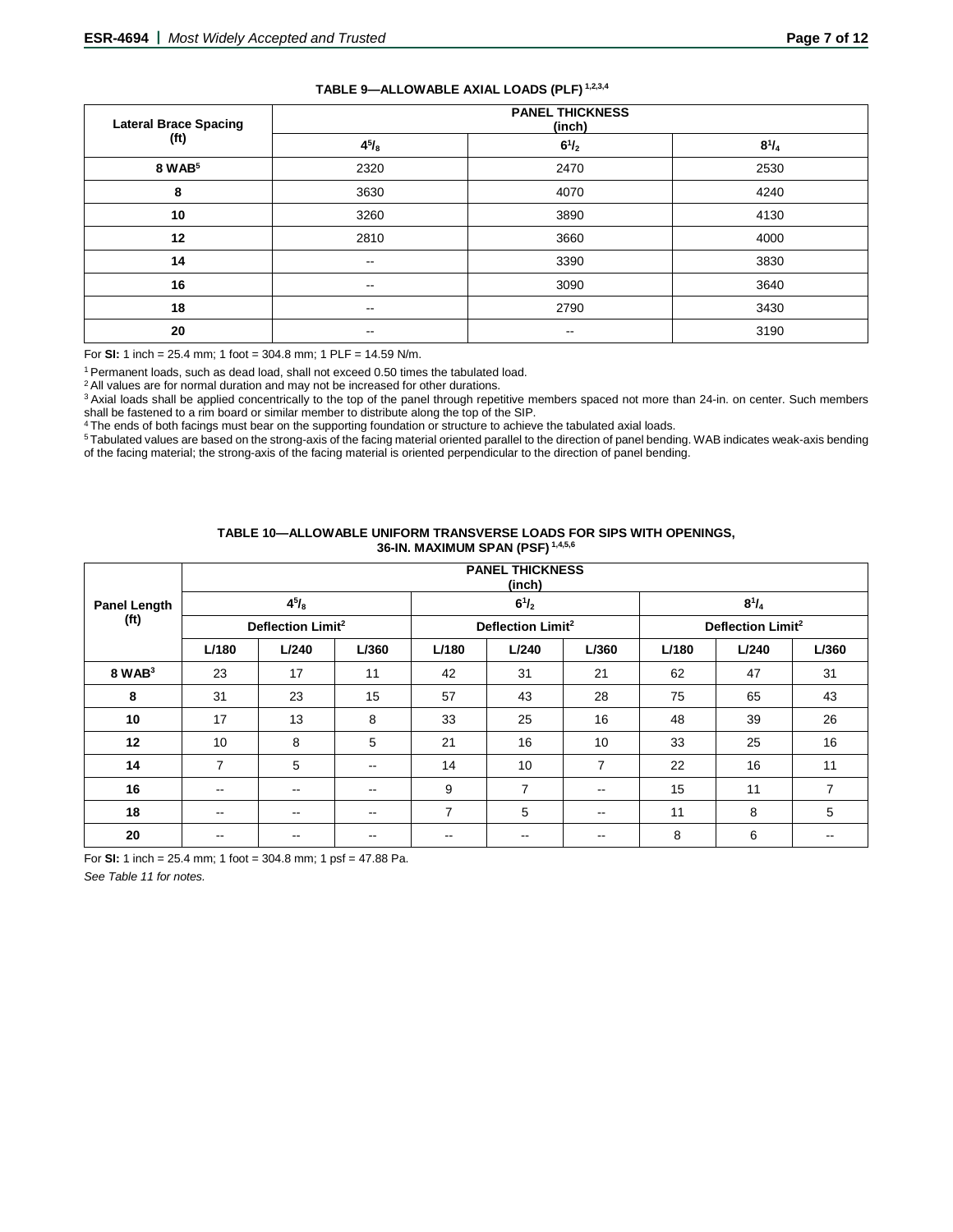| TABLE 11—ALLOWABLE UNIFORM TRANSVERSE LOADS FOR SIPS WITH OPENINGS. |
|---------------------------------------------------------------------|
| 72-INCH MAXIMUM SPAN (PSF) 1,4,5,6                                  |

|                                          | <b>PANEL THICKNESS</b><br>(inch) |               |                               |                          |                          |                               |       |       |       |
|------------------------------------------|----------------------------------|---------------|-------------------------------|--------------------------|--------------------------|-------------------------------|-------|-------|-------|
| <b>Panel Length</b><br>(f <sup>t</sup> ) | $4^{5}/_{8}$                     |               |                               | $6^{1}/_{2}$             |                          | $8^{1}/_{4}$                  |       |       |       |
|                                          | Deflection Limit <sup>2</sup>    |               | Deflection Limit <sup>2</sup> |                          |                          | Deflection Limit <sup>2</sup> |       |       |       |
|                                          | L/180                            | L/240         | L/360                         | L/180                    | L/240                    | L/360                         | L/180 | L/240 | L/360 |
| $8$ WAB $3$                              | 16                               | 12            | 8                             | 29                       | 23                       | 15                            | 39    | 36    | 24    |
| 8                                        | 23                               | 17            | 11                            | 37                       | 33                       | 22                            | 49    | 49    | 34    |
| 10                                       | 12                               | 9             | 6                             | 24                       | 19                       | 12                            | 31    | 29    | 19    |
| 12                                       | 7                                | 5             | $\overline{\phantom{m}}$      | 15                       | 11                       | 7                             | 21    | 18    | 12    |
| 14                                       | 5                                | $\sim$ $\sim$ | $\sim$ $\sim$                 | 10                       | 7                        | 5                             | 16    | 12    | 8     |
| 16                                       | $\overline{\phantom{a}}$         | $\sim$ $\sim$ | $\sim$ $\sim$                 | $\overline{7}$           | 5                        | $\sim$                        | 11    | 8     | 5     |
| 18                                       | $\overline{\phantom{m}}$         | $\sim$ $\sim$ | $\sim$ $\sim$                 | 5                        | $- -$                    | $\sim$ $\sim$                 | 8     | 6     | --    |
| 20                                       | $\overline{\phantom{m}}$         | $- -$         | $\overline{\phantom{m}}$      | $\overline{\phantom{m}}$ | $\overline{\phantom{m}}$ | $- -$                         | 6     | $- -$ | --    |

For **SI:** 1 inch = 25.4 mm; 1 foot = 304.8 mm; 1 psf = 47.88 Pa.

<sup>1</sup> Table values represent wall panel capacities utilizing a zero bearing configuration (Figure 2). Construction shall be as described in Section 4.1.7 of this report.

<sup>2</sup> Deflection limit shall be selected by building designer based on the serviceability requirements of the structure and the requirements of adopted building code. Values are based on loads of short duration only and do not consider the effects of creep.

3 Tabulated values are based on the strong-axis of the facing material oriented parallel to the direction of panel bending. WAB indicates weak-axis bending of the facing material; the strong-axis of the facing material is oriented perpendicular to the direction of panel bending.

 $4$  Permanent loads, such as dead load, shall not exceed 0.50 times the tabulated load.<br> $5$  Tabulated values assume header depths ranging from 12-in. to 36-in.

 $6$  SIP splines are not permitted within 6-in. of the end of the header and are not permitted within the header.

| <b>Lateral Brace Spacing</b> | <b>Panel Thickness</b><br>(inch) |                          |              |  |  |
|------------------------------|----------------------------------|--------------------------|--------------|--|--|
| (f <sup>t</sup> )            | $4^{5}/_{8}$                     | $6^{1}/_{2}$             | $8^{1}/_{4}$ |  |  |
| 8 WAB <sup>5</sup>           | 770                              | 820                      | 840          |  |  |
| 8                            | 1210                             | 1355                     | 1410         |  |  |
| 10                           | 1085                             | 1295                     | 1375         |  |  |
| 12                           | 935                              | 1220                     | 1330         |  |  |
| 14                           | $- -$                            | 1130                     | 1275         |  |  |
| 16                           | $- -$                            | 1030                     | 1210         |  |  |
| 18                           | $- -$                            | 930                      | 1140         |  |  |
| 20                           | $- -$                            | $\overline{\phantom{m}}$ | 1060         |  |  |

# **TABLE 12—ALLOWABLE AXIAL LOADS FOR SIPS WITH OPENINGS, 36-IN. MAXIMUM SPAN (PLF) 1,2,3,4,6,7**

For **SI:** 1 inch = 25.4 mm; 1 foot = 304.8 mm; ; 1 plf = 14.59 N/m.

*See Table 13 for notes.*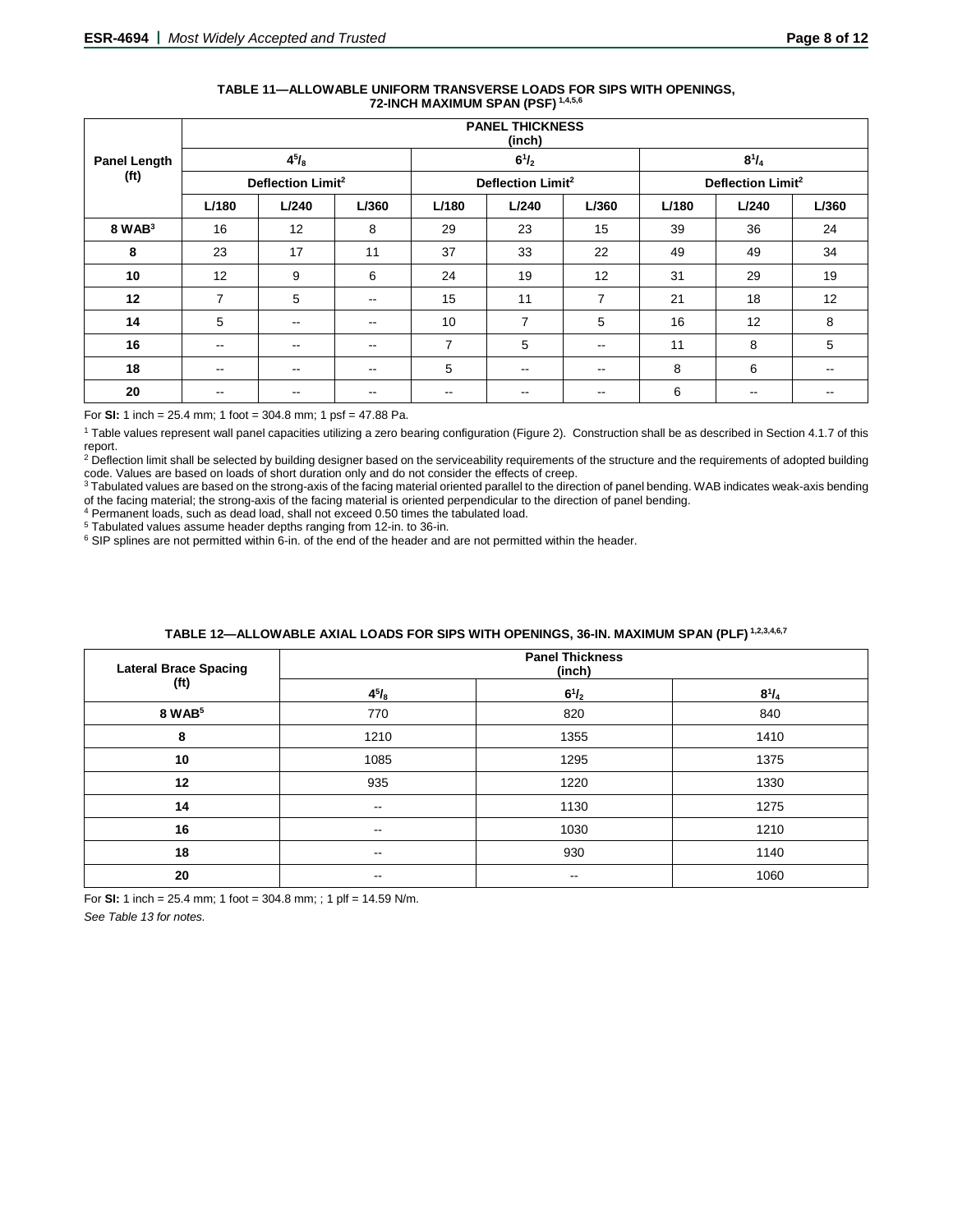# **TABLE 13—ALLOWABLE AXIAL LOADS FOR SIPS WITH OPENINGS, 72-IN. MAXIMUM SPAN (PLF) 1,2,3,4,6,7**

| <b>Lateral Brace Spacing</b> | <b>Panel Thickness</b><br>(inch) |                          |              |  |
|------------------------------|----------------------------------|--------------------------|--------------|--|
| (ft)                         | $4^{5/8}$                        | $6^{1}/_{2}$             | $8^{1}/_{4}$ |  |
| 8 WAB <sup>5</sup>           | 460                              | 490                      | 505          |  |
| 8                            | 725                              | 810                      | 845          |  |
| 10                           | 650                              | 775                      | 825          |  |
| 12                           | 560                              | 730                      | 800          |  |
| 14                           | $\sim$ $\sim$                    | 675                      | 765          |  |
| 16                           | $- -$                            | 615                      | 725          |  |
| 18                           | $\sim$ $\sim$                    | 555                      | 685          |  |
| 20                           | --                               | $\overline{\phantom{m}}$ | 635          |  |

For **SI:** 1 inch = 25.4 mm; 1 foot = 304.8 mm; 1 plf = 14.59 N/m.

1 Permanent loads, such as dead load, shall not exceed 0.50 times the tabulated load.

<sup>2</sup> All values are for normal duration and may not be increased for other durations.

<sup>3</sup> Axial loads shall be applied concentrically to the top of the panel through repetitive members spaced not more than 24-in. on center. Such members shall be fastened to a rim board or similar member to distribute along the top of the SIP.

The ends of both facings must bear on the supporting foundation or structure to achieve the tabulated axial loads.

5 Tabulated values are based on the strong-axis of the facing material oriented parallel to the direction of panel bending. WAB indicates weak-axis bending of the facing material; the strong-axis of the facing material is oriented perpendicular to the direction of panel bending.<br><sup>6</sup> Tabulated values assume header depths ranging from 12-in. to 36-in.

 $\frac{7}{1}$  SIP splines are not permitted within 6-in. of the end of the header and are not permitted within the header.

#### **TABLE 14—ALLOWABLE IN-PLANE SHEAR STRENGTH (POUNDS PER FOOT) FOR SIP SHEAR WALLS (WIND AND SEISMIC LOADS IN SEISMIC DESIGN CATEGORIES A, B AND C) 1, 2**

|                                    | <b>Minimum</b><br><b>Nominal</b>        | Minimum Facing Connections <sup>2,4</sup>            |                                                      |                                                         |                        |
|------------------------------------|-----------------------------------------|------------------------------------------------------|------------------------------------------------------|---------------------------------------------------------|------------------------|
| <b>Spline</b><br>Type <sup>3</sup> | <b>SIP</b><br><b>Thickness</b><br>(in.) | Chord <sup>2</sup>                                   | Plate <sup>2</sup>                                   | $S$ pline <sup>3</sup>                                  | Shear<br>Strength(plf) |
| Block or                           | $4^{5}/_8$                              | 0.131-in. x $2^{1}/2$ -in. nails,<br>6-in. on center | 0.131-in. x $2^{1}/2$ -in. nails,<br>6-in. on center | 0.131-in. x $2^{1}/_{2}$ -in. nails,<br>6-in. on center | 380                    |
| Surface Spline                     | $8^{1}/_{4}$                            | 0.131-in. x $2^{1/2}$ -in. nails,<br>6-in. on center | 0.131-in. x $2^{1}/2$ -in. nails,<br>6-in. on center | 0.131-in. x $2^{1/2}$ -in. nails,<br>6-in. on center    | 400                    |

For **SI:** 1 inch = 25.4 mm; 1 foot = 304.8 mm; 1 psf = 47.88 Pa.; 1 plf = 14.59 N/m.

<sup>1</sup> Maximum shear wall dimensions ratio shall not exceed 2:1 (height: width) for resisting wind or seismic loads.

<sup>2</sup> Chords, hold downs and connections to other structural elements must be designed by a registered design professional in accordance with accepted engineering practice.

<sup>3</sup> Spline type at interior panel-to-panel joints only. Solid chord members are required at each end of each shear wall segment.

<sup>4</sup> Required connections must be made on each side of the panel. Dimensional or engineered lumber shall have an equivalent specific gravity of 0.42 or greater.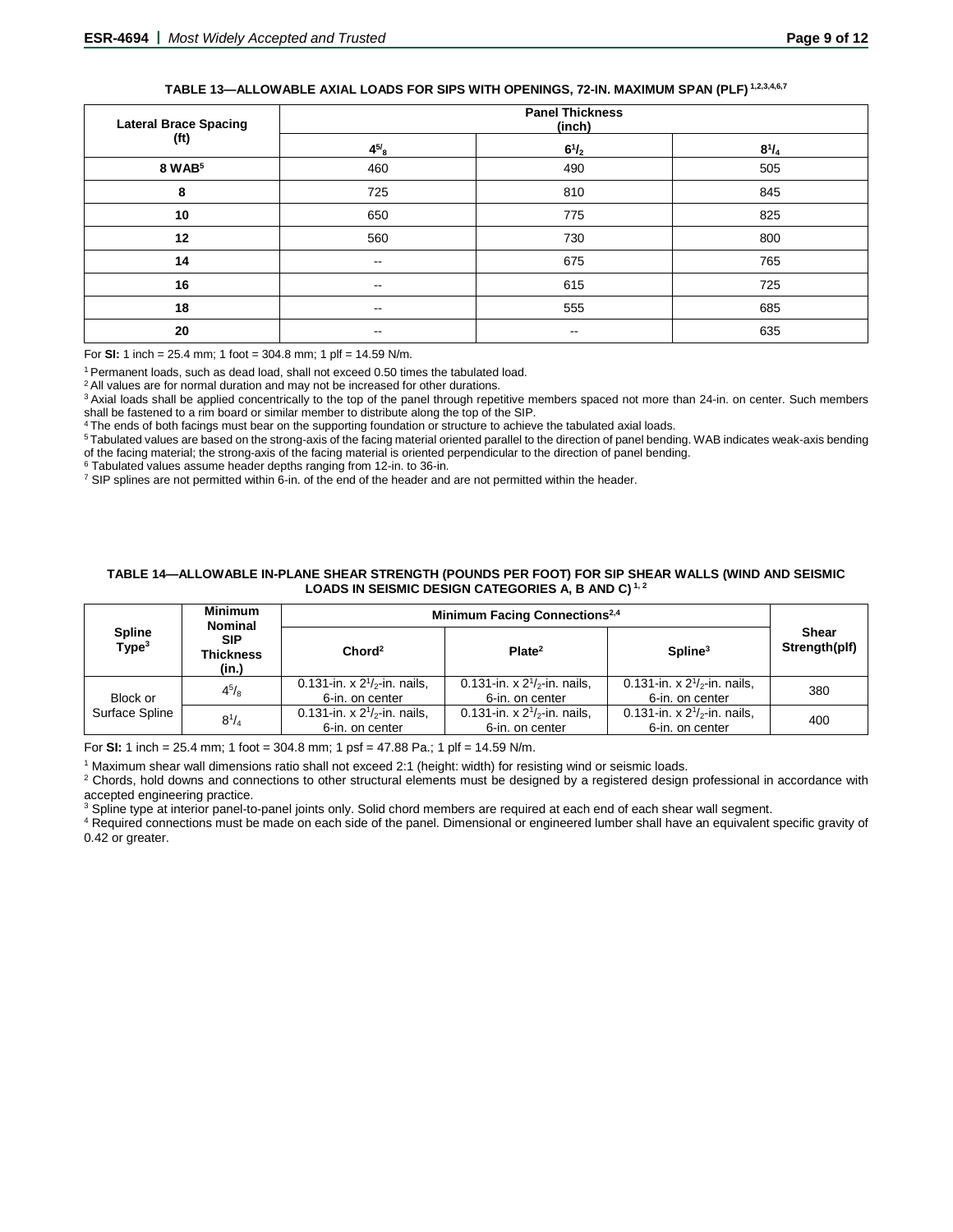#### **TABLE 15—ALLOWABLE IN-PLANE SHEAR STRENGTH FOR HORIZONTAL DIAPHRAGMS SUBJECTED TO WIND OR SEISMIC LOADING**

| <b>Minimum</b>                                  |                                                                                                                                                            | <b>Shear</b>                                                                                                                                                 |                                                                                                |                   |                      |
|-------------------------------------------------|------------------------------------------------------------------------------------------------------------------------------------------------------------|--------------------------------------------------------------------------------------------------------------------------------------------------------------|------------------------------------------------------------------------------------------------|-------------------|----------------------|
| <b>Nominal SIP</b><br><b>Thickness</b><br>(in.) | Surface Spline <sup>1</sup><br>(Figure 3b)                                                                                                                 | <b>Boundary</b><br><b>Support Element</b><br>(Figure 3c)                                                                                                     | <b>Interior</b><br>Support Spline <sup>2,3</sup><br>(Figure 3a)                                | Strength<br>(plf) | Max. Aspect<br>Ratio |
| $8 - 1/4$                                       | 0.131-in. x $2^{1}/2$ -in. nails,<br>6-in. on center<br>$\frac{7}{16}$ -in. x 3-in.<br><b>OSB Surface Spline</b>                                           | 10-in. length, 0.190-in.<br>shank diameter, 0.255-in.<br>thread $o.d., 2.750-in.$<br>thread length, 0.625-in.<br>head diameter SIP screw.<br>6-in. on center | 0.131-in. x $2^{1}/2$ -in. nails,<br>6-in. on center                                           | 265               | 3:1                  |
|                                                 | 0.131-in. x $2^{1}/2$ -in. nails,<br>4-in. on center<br>$\frac{7}{16}$ -in. x 3-in.<br><b>OSB Surface Spline</b>                                           | 10-in. length, 0.190-in.<br>shank diameter, 0.255-in.<br>thread $o.d., 2.750-in.$<br>thread length, 0.625-in.<br>head diameter SIP screw,<br>4-in. on center | 0.131-in. x $2^{1}/2$ -in. nails,<br>4-in. on center                                           | 330               | 3:1                  |
|                                                 | 0.131-in. x $2^{1/2}$ -in. nails.<br>2-in. on center, two rows<br>staggered $\frac{3}{8}$ -in.<br>$\frac{7}{16}$ -in. x 3-in.<br><b>OSB Surface Spline</b> | 10-in. length, 0.190-in.<br>shank diameter, 0.255-in.<br>thread o.d., 2.750-in.<br>thread length, 0.625-in.<br>head diameter SIP screw,<br>3-in. on center   | 0.131-in. x $2^{1}/2$ -in. nails,<br>2-in. on center, two rows<br>staggered $\frac{3}{8}$ -in. | 575               | 3:1                  |

For **SI:** 1 inch = 25.4 mm, 1 PLF = 14.59 N/m

1 Surface or block spline only at interior panel-to-panel joints. Specified fasteners are required on both sides of panel joint through the top surface only, as shown in Figure 3b.

<sup>2</sup>Interior support spline shall be solid lumber 1<sup>1</sup>/<sub>2</sub>-inch-wide minimum and have a specific gravity of 0.42 or greater. Specified fasteners are required through both facings as shown in Figure 3c.

3 Attachment of panels to interior supports is the responsibility of the designer and are not included with the shear strength capacities in this table.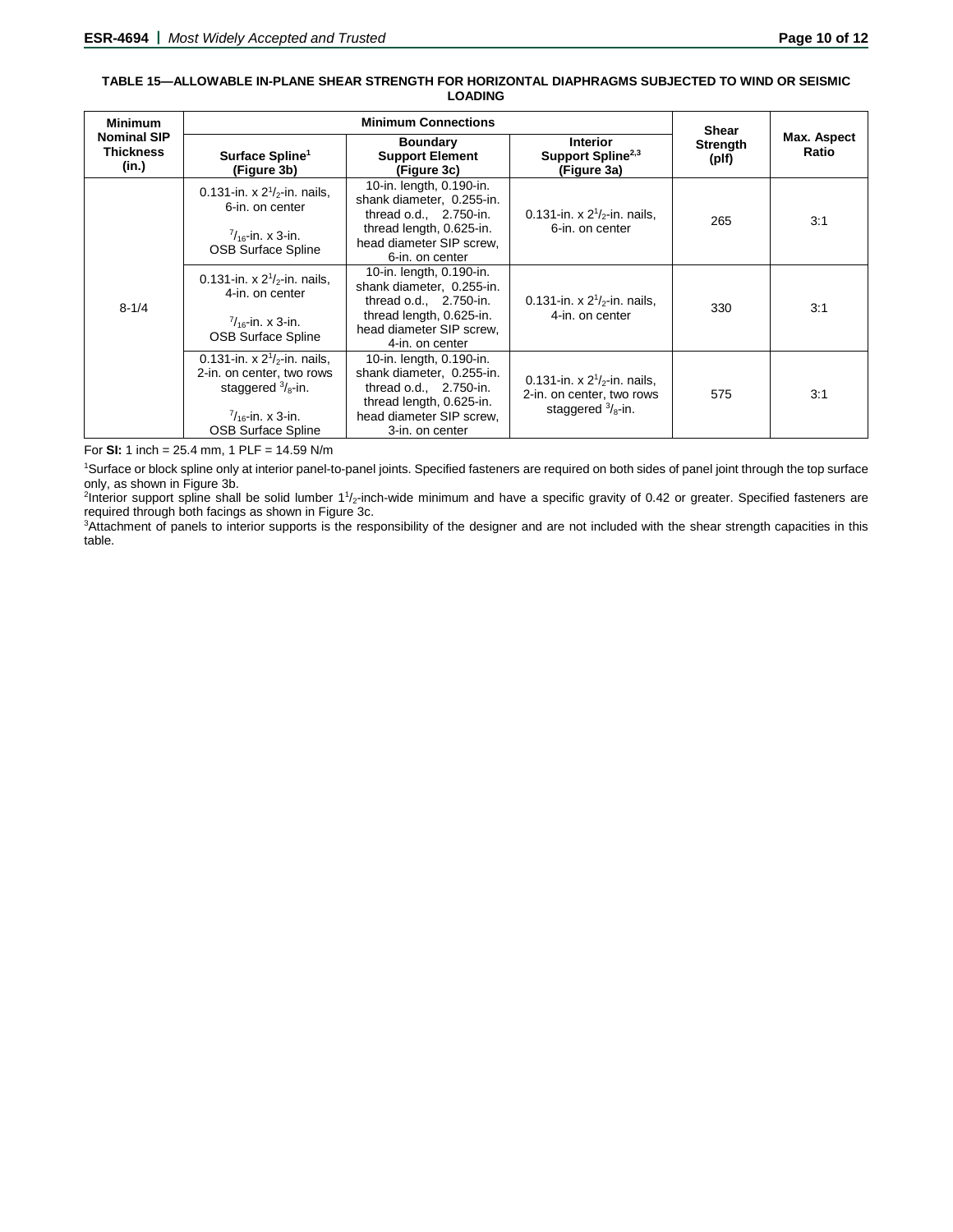# **TABLE 16—COMPONENT MATERIAL SOURCES**

| <b>Facing</b>                                                                                                                                | Core                                                                                                                     | <b>Adhesive</b>                                                                                        |
|----------------------------------------------------------------------------------------------------------------------------------------------|--------------------------------------------------------------------------------------------------------------------------|--------------------------------------------------------------------------------------------------------|
| Louisiana-Pacific Corporation<br>Sagola, MI<br>Distributed by:<br>Viking Forest Products, LLC<br>7615 Smetana Lane<br>Eden Prairie, MN 55344 | Atlas Molded Products,<br>A Division of Atlas Roofing Corporation<br>8240 Byron Center Road SW<br>Byron Center, MI 49315 | Ashland, LLC<br>5475 Rings Road<br>Dublin, OH 43017                                                    |
| Norbord, Inc.<br>1 Toronto Street, Suite 600<br>Toronto ON. Canada M5C 2W4                                                                   | Benchmark Foam, Inc.<br>401 Pheasant Ridge Drive<br>Watertown, SD 57201                                                  | <b>DuPont Specialty Products</b><br>200 Larkin Center<br>1501 Larkin Center Drive<br>Midland, MI 48674 |
| Tolko Industries, Ltd.<br>3203 30th Avenue<br>Vernon BC, Canada V1T 6M1                                                                      | Carpenter Foam<br>1021 E Springfield Road<br>High Point, NC 27263                                                        |                                                                                                        |
|                                                                                                                                              | Creative Packaging Company<br>6301 Midland Industrial Drive<br>Shelbyville, KY 40065                                     |                                                                                                        |
|                                                                                                                                              | Insulfoam, a Carlisle Company<br>1507 Sunburst Lane<br>Mead, NE 68041 (I-41)                                             |                                                                                                        |
|                                                                                                                                              | Iowa EPS Products, Inc.<br>5554 N.E. 16 <sup>th</sup> Street<br>Des Moines, IA 50313                                     |                                                                                                        |
|                                                                                                                                              | OPCO, Inc.<br>P.O. Box 101<br>Latrobe, PA 15650                                                                          |                                                                                                        |
|                                                                                                                                              | Plymouth Foam<br>1 Southern Gateway Drive<br>Gnadenhutten, OH 44629                                                      |                                                                                                        |
|                                                                                                                                              | Polar Industries, Inc.<br>32 Gramar Avenue<br>Prospect, CT 06712                                                         |                                                                                                        |
|                                                                                                                                              | Powerfoam Insulation<br>Division of Metl-Span LTD.<br>550 Murray Street, Highway 287<br>Midlothian, TX 76065             |                                                                                                        |
|                                                                                                                                              | Thermal Foams, Inc.<br>2101 Kenmore Avenue<br>Buffalo, NY 14207                                                          |                                                                                                        |